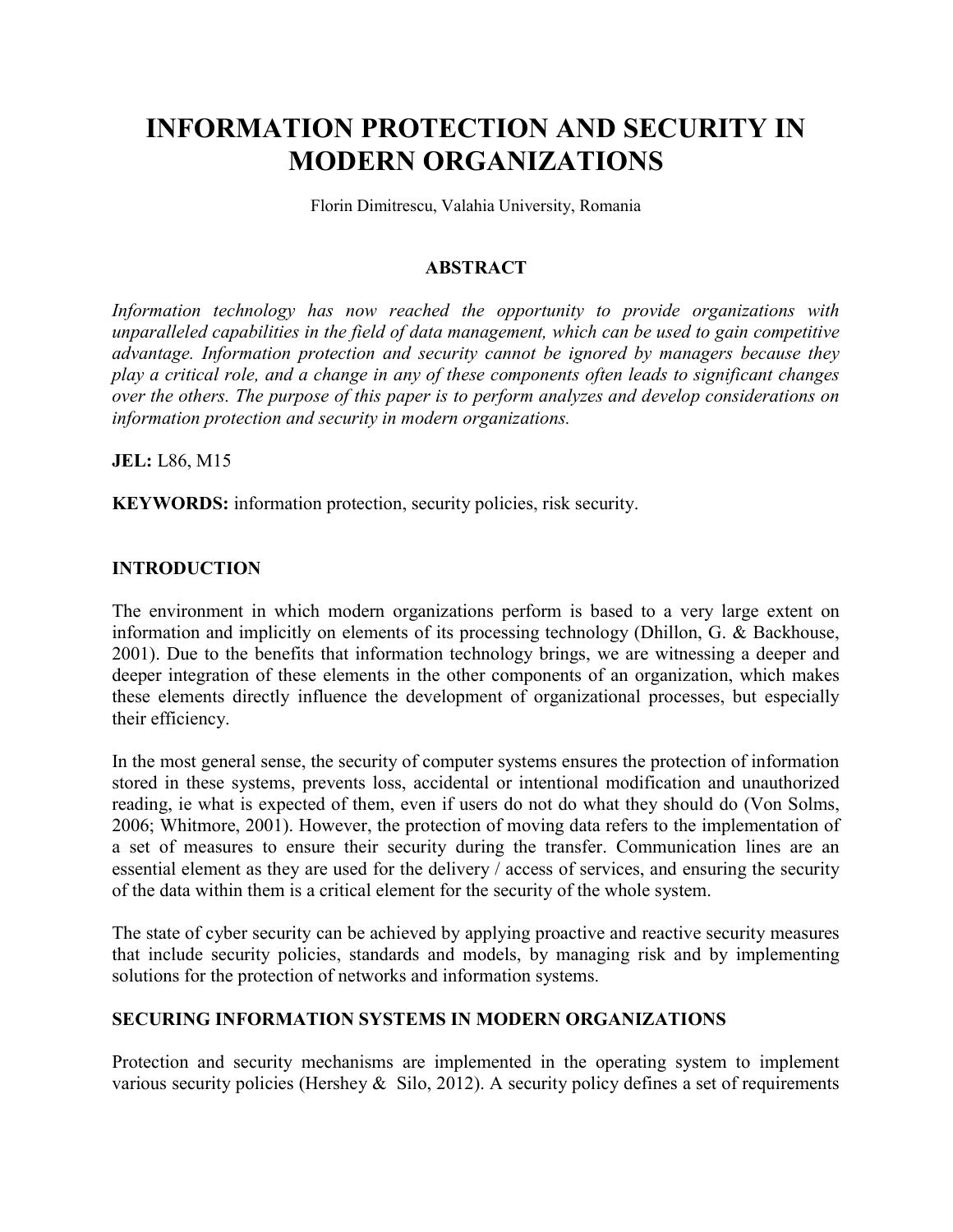that must be met by a computer system. Instead, the security mechanisms have the role of authenticating the subjects and authorizing their access to different objects.

In addition, the security policy must specify how the protection state can be implemented (Perkel, 2010). This is done by defining a set of rules that represent the policy of changing the state of protection. The implementation of the idealized model implies the departure from certain hypotheses, so that the system can be built effectively and at a reasonable cost. The key components of the implementation are: subject authentication modules, resource monitor and protection status representation. The last two components are new elements in the implementation of protection systems.

Therefore, a system security policy specifies how resources should be shared between members of the organization and with external users of the organization (Von Solms, 2005). The mechanism consists of specific tools and steps provided by the system to implement the policy. Establishing a precise policy is difficult since it requires a precise set of requirements to be specified in completing an unambiguous package of laws to control user activity.

Another extremely used information protection technique is cryptography, and with the development of the use of the Internet, its importance has increased (Coles-Kemp, 2009). As long as the information is not in the processing phase, or is in the file system and is transmitted over a network from one computer to another, then, for protection, it is encrypted. Because files are stored on devices shared by n users, a user's file may be read, executed, and modified by other users, despite the fact that the file owner wants the information in that file to be personal.

On the other hand, encryption has gained rapid and important development in modern computing systems. In computer networks and computer systems, it is very difficult to create a mechanism where the information is inaccessible to the unauthorized. The information is encrypted in a form in which its informational content is unintelligible without a decryption phase. The key point of encryption is to be able to perform efficient encryption so that, theoretically, the information cannot be decrypted by unauthorized users.

There are extremely many encryption algorithms, some of which are extremely simple and it is possible to define its own encryption mechanism by each user. An encryption function can be a simple mathematical function that satisfies some requirements. The most important of these requirements is that the function is bijective in order to give us the possibility to reverse the process and recover the original information that was the basis of the encryption process. Of course, advanced methods are far from available to every user and are patented by powerful companies working in this field.

## **CONCLUSIONS**

Information systems can become powerful tools to make organizations more competitive and efficient. Information technology can be used to redesign and reshape organizations, to transform their structure, reporting and control mechanisms, current work practices, document flow, products and services provided.